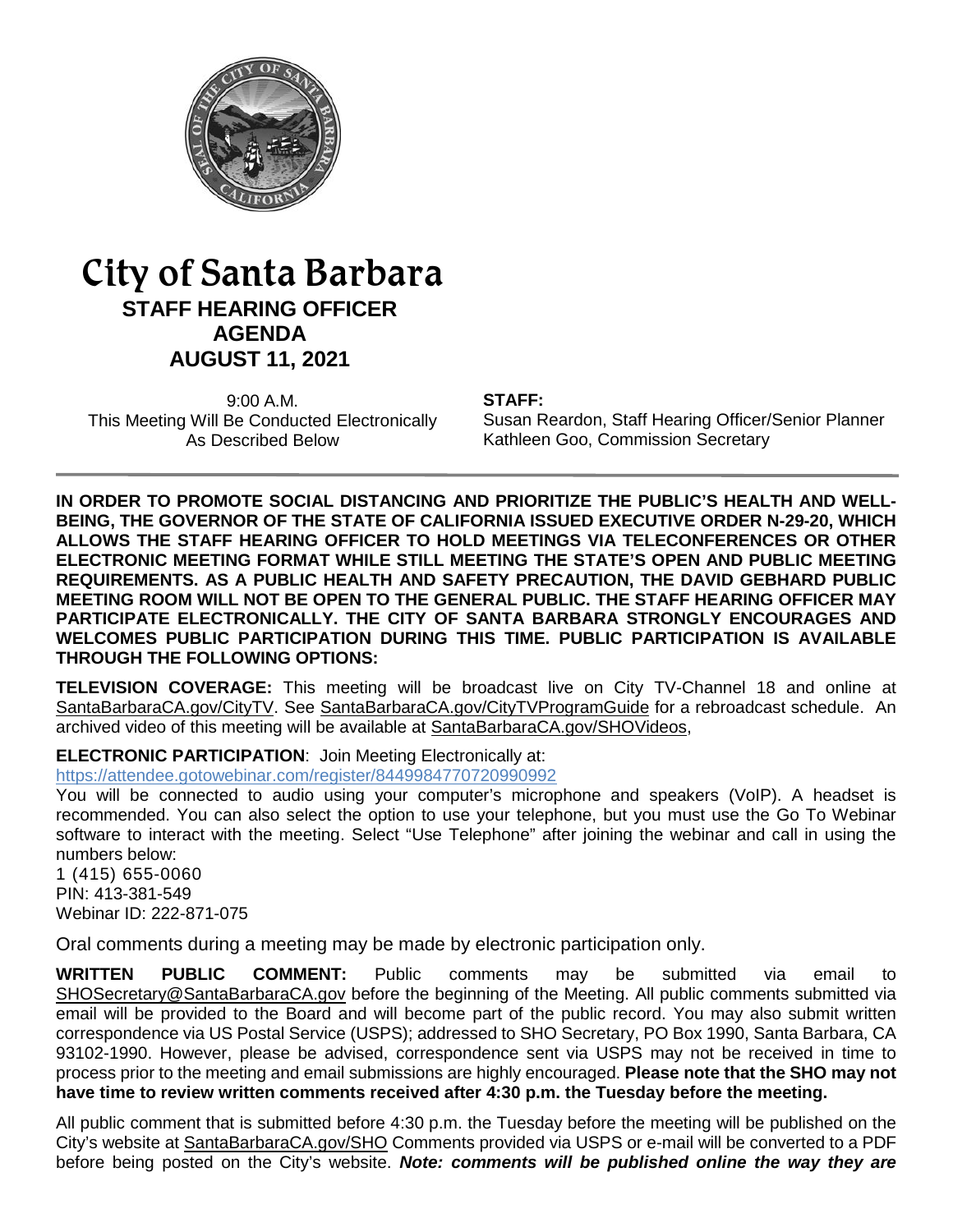#### *received and without redaction of personal identifying information; including but not limited to phone number, home address, and email address. Only submit information that you wish to make available publicly.*

**PUBLIC COMMENT:** Public comment on matters not listed on the agenda will occur at the beginning of the meeting. Members of the public wishing to speak must "raise their hand" in the GoToWebinar platform by selecting the virtual hand icon, which is generally located on most devices in the upper right hand corner of the screen. When persons are called on to speak, their microphone will be activated and they will be notified to begin speaking. Each speaker will be given a total of 2 minutes to address the SHO. Pooling of time is not allowed during general public comment. The time allotted for general public comment at the beginning of the meeting is 30 minutes. The SHO, upon majority vote, may decline to hear a speaker on the grounds that the subject matter is beyond the SHO's subject matter jurisdiction.

**PUBLIC COMMENT ON AGENDIZED ITEMS:** Members of the public wishing to speak on this matter must "raise their hand" in the GoToWebinar platform by selecting the virtual hand icon during the presentation of that item. The "raise hand" icon is generally located on most devices in the upper right hand corner of the screen. When persons are called on to speak, their microphone will be activated and they will be notified to begin speaking. Each speaker will be given a total of 2 minutes to address the Council. Pooling of time is not permitted during meetings conducted electronically.

If you want to be listed as an interested party on an item you have the following options available to submit a request: 1. Submit an e-mail request t[o SHOSecretary@SantaBarbaraCA.gov,](mailto:SHOSecretary@SantaBarbaraCA.gov) 2. Call the SHO Secretary at (805) 564-5470, ext. 4572, or 3. Submit a written request via US Postal Service (USPS); addressed to SFDB Secretary, PO Box 1990, Santa Barbara, CA 93102-1990. **You will need to provide your Name, Email Address, Mailing Address, and the project number (PLN) you want to be added to.**

**AGENDAS, MINUTES, REPORTS, & PUBLIC RECORD WRITINGS:** Documents relating to agenda items are available for review online at [SantaBarbaraCA.gov/SHO.](http://www.santabarbaraca.gov/SHO) You may contact City Planning staff at (805) 564-5578 for general questions about the status of a case.

**PUBLIC HEARING PROCEDURE:** The order of presentation after the Staff Hearing Officer introduces an item is as follows: 1. Staff Presentation (3 minutes)\*; 2. Applicant Presentation (5 minutes)\*; 3. Public Hearing\*; 4. Additional response by Applicant/Staff (5 minutes)\*; 5. Staff Hearing Officer questions and comments; 6. Staff Hearing Officer consideration of Findings and Conditions of Approval; and 7. Action taken by the Staff Hearing Officer. \**Time may be extended or limited by the Staff Hearing Officer.*

**SPANISH INTERPRETATION:** If you need interpretation of your communications to Staff Hearing Officer from Spanish into English, please contact the SHO Secretary at 805.564.5470, extension 4572 or by email at [SHOSecretary@SantaBarbaraCA.gov.](mailto:SHOSecretary@SantaBarbaraCA.gov) If possible, notification of at least 48 hours will usually enable the City to make arrangements.

**INTERPRETACIÓN EN ESPAÑOL:** *Si necesita una interpretación del español al inglés, para sus comunicaciones a la Staff Hearing Officer, comuníquese con la Oficina del Secretario a 805.564.5470, extensión 4572, o por correo electrónico [a SHOSecretary@SantaBarbaraCA.gov.](mailto:SHOSecretary@SantaBarbaraCA.gov) Si es posible, la notificación de al menos 48 horas generalmente permitirá a la Ciudad hacer los arreglos.*

**AMERICANS WITH DISABILITIES ACT:** If you need services or staff assistance to attend or participate in this meeting, please contact the SHO Secretary at (805) 564-5470, extension 4572. If possible, notification at least 48 hours prior to the meeting will usually enable the City to make reasonable arrangements. Specialized services, such as sign language interpretation or documents in Braille, may require additional lead time to arrange.

**APPEALS:** Decisions of the SHO may be appealed to the Planning Commission. In order to promote social distancing and protect the health and wellbeing of the public, Community Development will no longer be accepting appeals over the counter. For further information and guidelines on how to appeal a decision to the Planning Commission, please contact Planning staff at (805) 564-5578 as soon as possible. **Appeals and associated fee must be submitted in writing,** *via email to [PlanningCounter@SantaBarbaraCA.gov](mailto:PlanningCounter@SantaBarbaraCA.gov) and by first class mail postage prepaid* **within 10 calendar days of the meeting that the SHO took action or**  rendered a decision. Appeals and associated fee post marked after the 10<sup>th</sup> calendar day will not be **accepted.**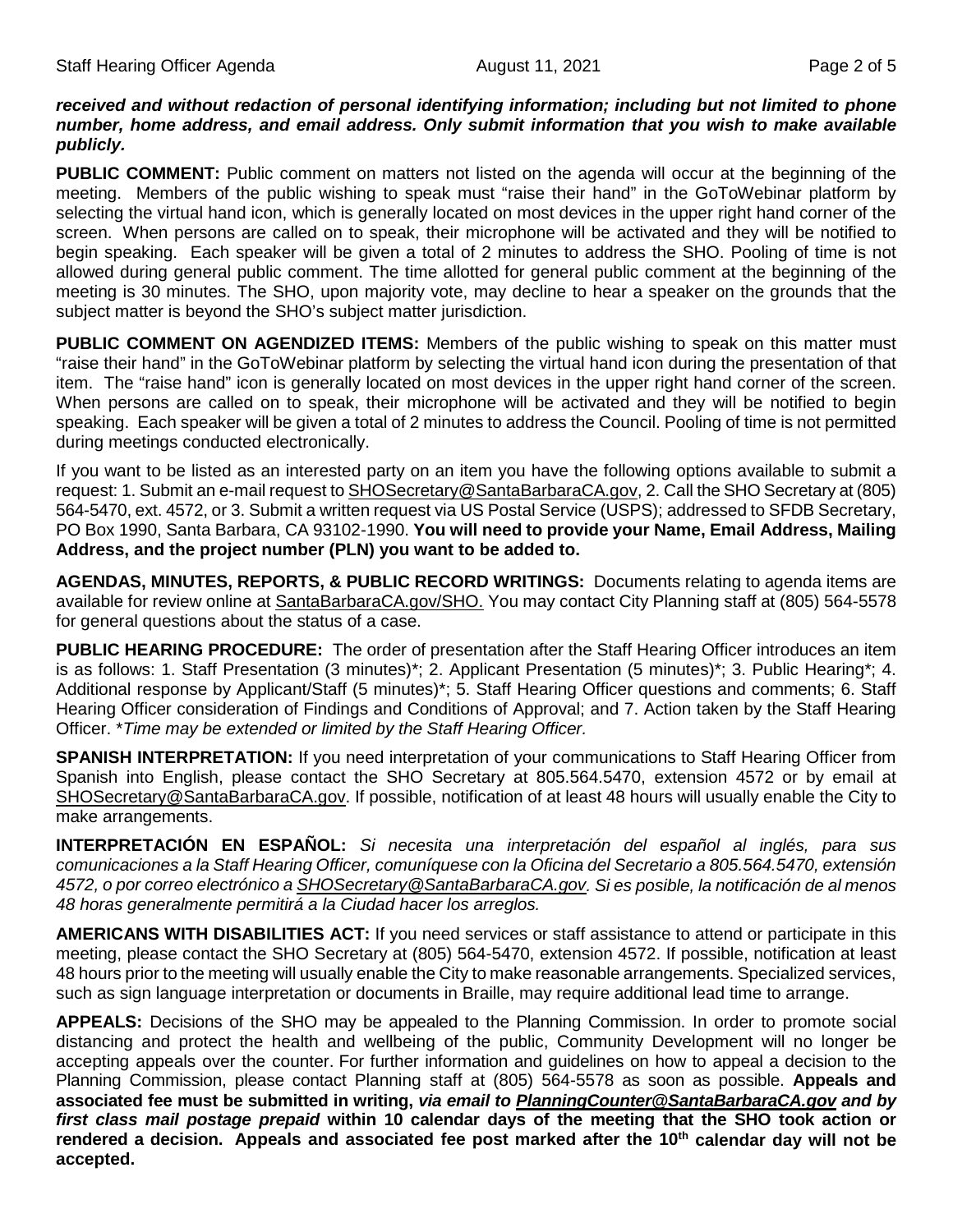**NOTE TO INTERESTED PARTIES:** Only those persons who participate through public comment either orally or in writing on an item on this Agenda have standing to appeal the decision. Grounds for appeal are limited to those issues raised either orally or in written correspondence delivered to the review body at, or prior to, the public hearing.

**NOTICE:** On Thursday, August 5, 2021 this Agenda was posted on the outdoor bulletin board at the Community Development Department, 630 Garden Street and online at [SantaBarbaraCA.gov/SHO.](http://www.santabarbaraca.gov/SHO)

## **NOTICE OF LINKED DIGITAL PLANS**

Hyperlinks to project plans are provided in the agenda. If the project plan is available, you will see the address in the agenda displayed as a blue underlined text. To view the project plans, simply click on the blue underlined address. *Architectural and Engineering drawings are made available to facilitate the public dialog only. All such material is subject to the restrictions of U. S. Copyright Law and may not be used for other purposed without obtaining the permission of the copyright holder.*

## **I. PRELIMINARY MATTERS**

- A. Requests for continuances, withdrawals, postponements, or addition of ex-agenda items.
- B. Announcements and appeals.
- C. Comments from members of the public pertaining to items not on this agenda. Due to time constraints, each person is limited to two minutes.

## **II. PROJECTS**

## **A. [1801 STATE STREET,](https://www.santabarbaraca.gov/civicax/filebank/blobdload.aspx?BlobID=238377) ZONE: C-G, LAND USE DESIGNATION: COMMERCIAL-MEDIUM HIGH DENSITY RESIDENTIAL, APN: 027-031-014, PLN: 2020-00638, APPLICANT / OWNER: CHRISTOPHER DENTZEL / KANOFSKY FAMILY LIMITED PARTNERSHIP**

Proposal to convert 502 square feet (net) of nonresidential floor area to an as-built, one-bedroom residential unit in order to abate the violation in enforcement case ENF2020-00057. The 6,547 square-foot site is currently developed with a mixed-use building consisting of medical offices and one residential studio.

The discretionary application under the jurisdiction of the Staff Hearing Officer required for this project is an Open Yard Modification to allow less than the required amount of open yard and less than the required minimum dimensions of 10 feet by 10 feet. (SBMC §30.140.140 and 30.250.030.B).

The Environmental Analyst has determined that the project is exempt from further environmental review pursuant to the California Environmental Quality Act Guidelines §15301 (Existing Facilities).

Case Planner: Kathleen Kennedy, Project Planner Email: [KKennedy@SantaBarbaraCA.gov](mailto:KKennedy@SantaBarbaraCA.gov) Phone: (805) 564-5470, ext. 4560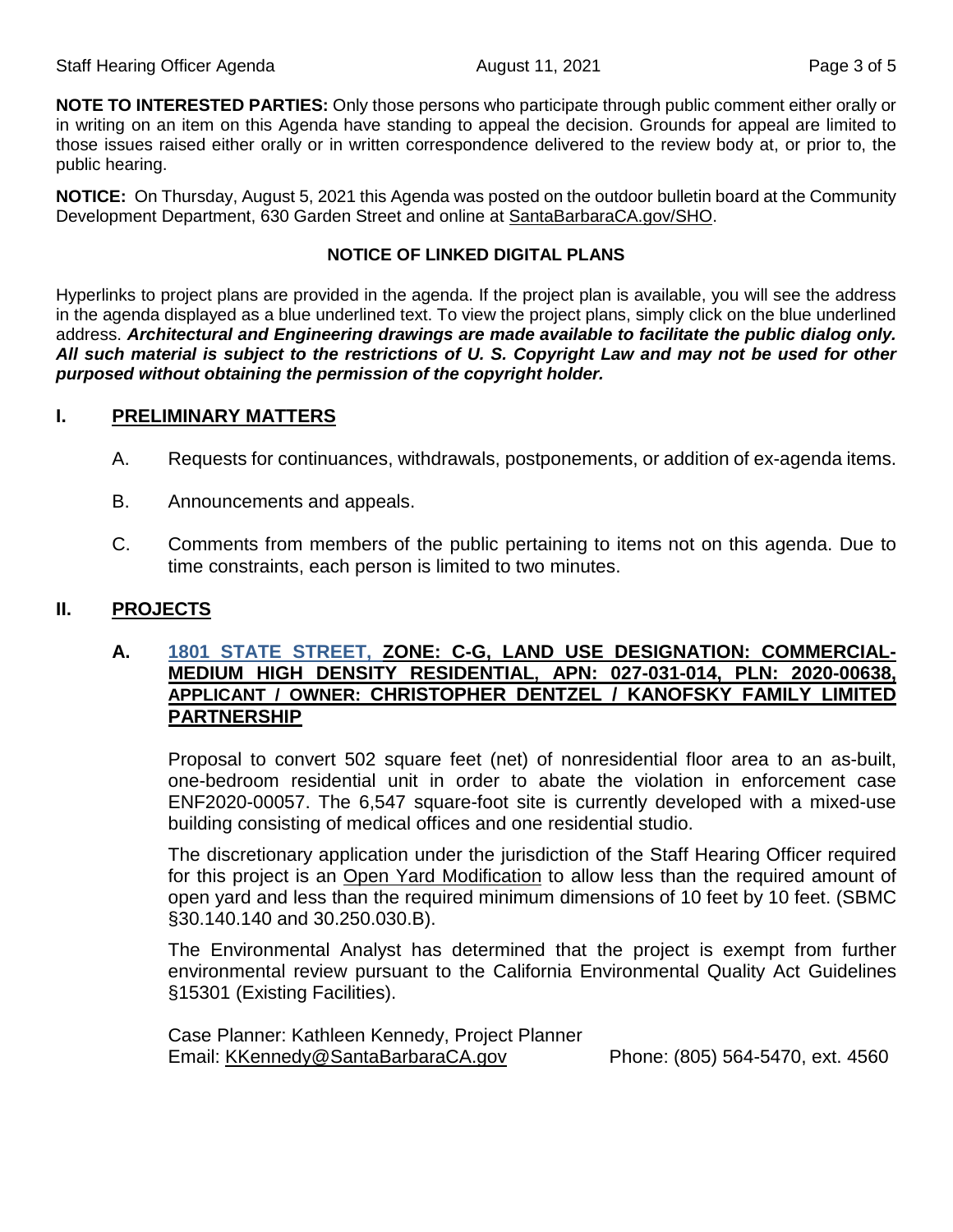# **B. [3344 STATE STREET,](https://www.santabarbaraca.gov/civicax/filebank/blobdload.aspx?BlobID=238381) ZONE: C-G, LAND USE DESIGNATION: COMMERCIAL-MEDIUM HIGH DENSITY RESIDENTIAL, APN: 053-324-014, PLN: 2020-00641, APPLICANT / OWNER: PAUL ZINK / NICK TENG**

Proposed improvements to an existing hotel. The project would abate the violations in ENF2013-01400 by permitting as-built bathrooms in rooms #5 and #6; remodeling asbuilt motel room #4½ into hotel storage area; and remodeling/converting approximately 929 square feet of the manager's residential unit to commercial floor area to accommodate a new hotel breakfast area and lobby. A new exterior trellis patio area (open to the sky) is proposed adjacent to the new lobby. Additionally, the project proposes to permit as-built mechanical units. Accessibility (ADA) improvements are also proposed, including a new parking lot arrangement with new ADA parking spaces, ADA path of travel throughout the property, and two motel rooms remodeled to be ADA accessible rooms. New bike parking is also proposed.

The discretionary applications under the jurisdiction of the Staff Hearing Officer required for this project are:

- 1. Front Setback Modification to allow alterations to the existing non-residential building located within the required 20-foot front setback along Amapola Drive (SBMC §30.85.030 and SBMC §30.250.030.B);
- 2. Front Modification to allow alterations to the existing non-residential building located within the required 20-foot front setback along State Street (SBMC §30.85.030 and SBMC §30.250.030.B); and
- 3. Parking Modification to allow 30 parking spaces to be provided, instead of the 33 required parking spaces (SBMC §30.175 and SBMC §30.250.030.B).

The Environmental Analyst has determined that the project is exempt from further environmental review pursuant to the California Environmental Quality Act Guidelines Section 15301. A waiver by the ABR for Alternative Landscape Design is also requested.

Case Planner: Megan Arciniega, Project Planner Email: [MArciniega@SantaBarbaraCA.gov](mailto:MArciniega@SantaBarbaraCA.gov) Phone: (805) 560-7587

# **C. [316 VISTA DE LA CUMBRE,](https://www.santabarbaraca.gov/SBdocuments/Advisory_Groups/Staff_Hearing_Officer/Archive/2021_Archives/03_Architectural_Drawings/2021-08-11_August_11_2021_316_Vista_De_La_Cumbre.pdf) ZONE: RS-7.5 / USS (RESIDENTIAL SINGLE UNIT / UPPER STATE STREET OVERLAY), LAND USE DESIGNATION: LOW DENSITY RESIDENTIAL (5 DWELLING UNITS/ACRE), PLN: 2021-00142, APPLICANT / OWNER: HALEY KOLOSIEKE/MAXWELL BAUMHEFNER**

The 10,130 square-foot corner lot is currently developed with a single family residence, attached two car garage and accessory building. The accessory building is located within the required front setback, and was approved with a Modification in 1994. The proposed project involves construction of an addition, approximately 60 square feet in size, and a deck for the accessory building. The accessory building is proposed to be converted to an Accessory Dwelling Unit.